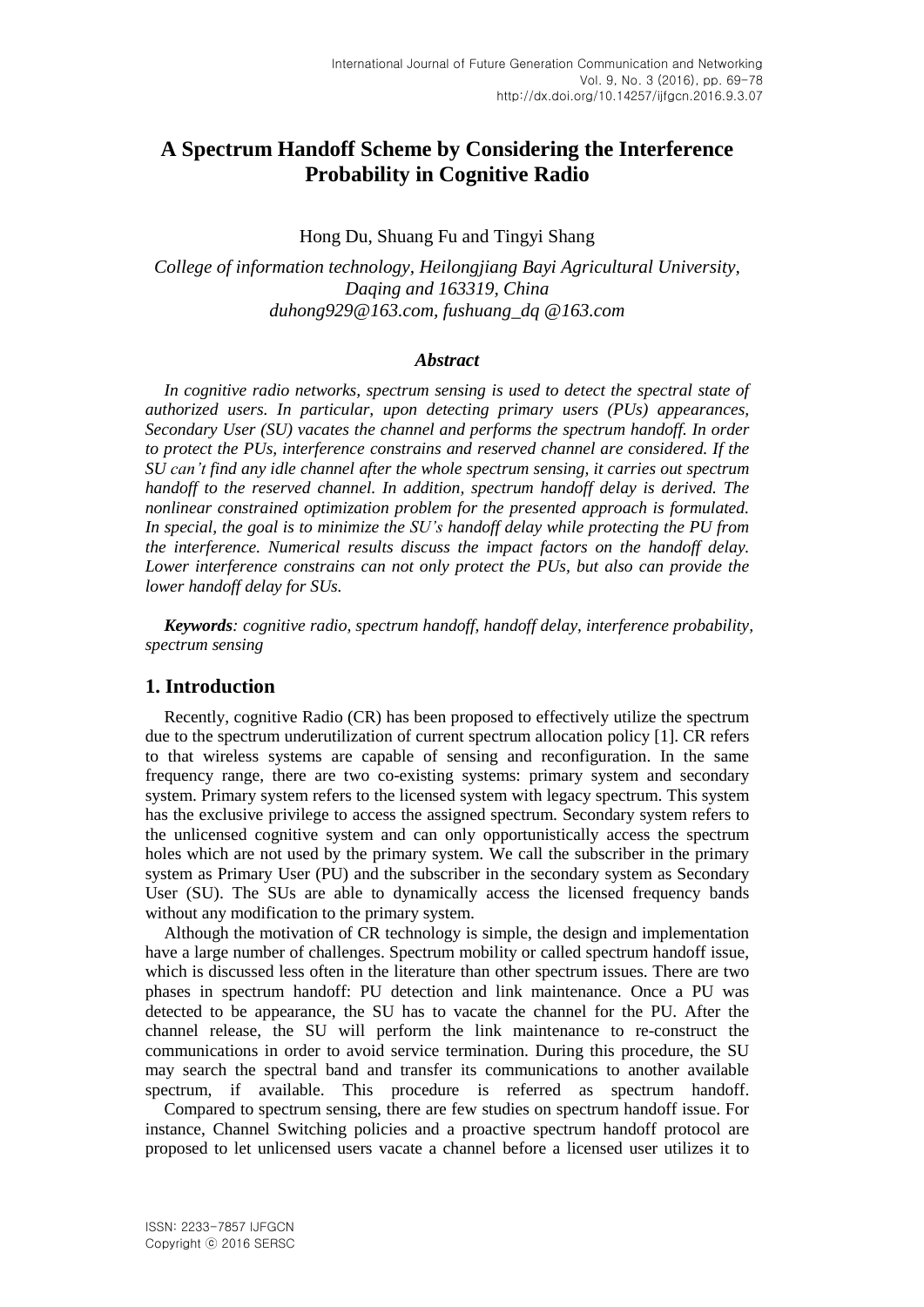avoid unwanted interference [2]. Son*, et. al.*, incorporate proactive spectrum sensing into the proposed spectrum handoff scheme to reduce the number of spectrum handoff [3]. In addition, author relies on multi-agent negotiation to enable cognitive radio terminals switching towards the best available spectrum band [4]. An analytical framework is presented to assess the impact of common control interface incorporation into CR nodes for spectrum handoff [5]. Besides, Wu et.al propose a spectrum handoff scheme based on Recommended Channel Sensing Sequence, which aims to optimize the spectrum handoff delay subject to the sensing reliability and link maintenance constraints [6]. In special, Wang et.al present an analytical framework to evaluate the effects of multiple spectrum handoffs on channel utilization and latency performance [7]. From a different perspective, Coutinho proposes a new spectrum handoff scheme that considers the existence of errors in primary user detection to achieve a better channel ordering in terms of spectrum utilization efficiency and primary user interference [8]. It is observed that, in these studies, the QoS provision of SUs and protection of PU in spectrum handoff scheme has not been discussed.

In this paper, we present three aspects different from the existed studies. Firstly, two channels are discussed from existing studies on spectrum handoff, from a more realistic environment perspective, we consider multiple channels situation for the spectrum handoff. Secondly, we consider the impact of spectrum sensing on spectrum handoff. Besides, we take into account the interference probability constrains for protecting PU and set a reserved channel for providing the QoS of SU in spectrum handoff. Finally, average handoff delay was deduced to characterize spectrum handoff performance.

The rest of the paper is organized as follows. In Section 2, we introduce the system model of spectrum handoff. In Section 3, we describe the proposed spectrum handoff scheme for three stages. In Section 4, we investigate the performance optimization and deduce the average handoff delay. In Section 5, we provide the simulation results and discussion. Finally, Section 6 concludes this paper.

# **2. System Model**

In cognitive radio networks, spectrum handoff occurs when the high-priority PU appears at its licensed channel and the channel is occupied by SUs. In this case, SUs are forced to vacate the occupied licensed spectrum. Spectrum handoff procedures aim to help SUs to find suitable target channels to resume the unfinished transmission.

In general, there are two major types of spectrum handoff schemes. One is the reactive-sensing spectrum handoff, where the target channel for spectrum handoff is sensed only after the spectrum handoff request is made. In this case, the instantaneous outcomes from spectrum sensing will be used to determine the target channel selection for spectrum handoff. The other one is the proactive-sensing spectrum handoff, for which the target channel is predetermined. In this case, SUs periodically observe all channels to obtain the channel usage statistics, and determine the candidate set of target channels for spectrum handoff according to the long-term observation outcomes.

The advantage of reactive-sensing spectrum handoff is the accuracy of the selected target channel, but pays the cost of sensing time. By contrast, the proactive-sensing spectrum handoff avoids the sensing time, but the predetermined target channel may not be available. Intuitively, the proactive-sensing spectrum handoff maybe has shorter data transfer time because at the moment of link transition it does not need to scan a huge spectrum to determine the target channel. On the other hand, the reactive-decision spectrum handoff maybe has longer data transfer time because spectrum sensing technology can help the SUs find the idle channels at the instant that spectrum handoff request is made.

From a realistic perspective, we investigate a spectrum handoff scheme for multiple channels situation. Figure 1 shows the spectrum handoff process. We assumed that the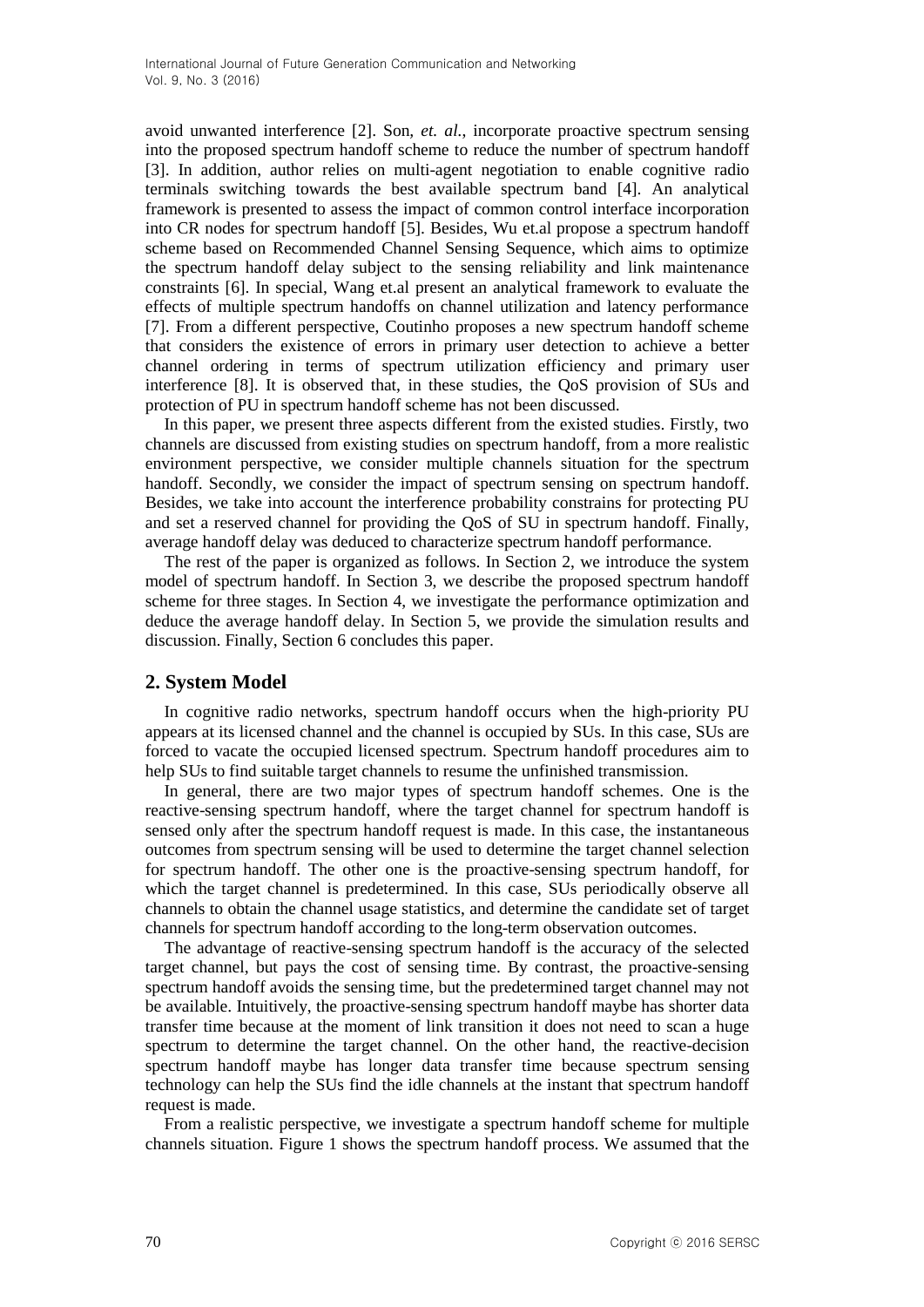spectrum handoff of SUs in multiple channels environment. Considering the QoS provisioning of SUs, we set the reserved channel.



**Figure 1. The Spectrum Handoff with Reserved Channel**

The spectrum handoff scheme is described as follows. We assumed that SU1 occupied the channel 1 (CH1) firstly, upon detecting a PU, SU1 vacates its channel to the PU, then it carries out spectrum sensing to the other channel in sequence before spectrum handoff. As shown in Fig.1, SU1 senses CH2 is occupied and CH3 is idle, if the collision probability from SU is less than the collision constrains threshold of PU, it performs spectrum handoff to CH3. Upon SU1 detecting PU3 arrive, it senses the other channel, if it can't find any idle channel; it carries out spectrum handoff into the reserved channel. Then it keeps on performing spectrum sensing periodically, if SU1 finds CH1 is idle, it vacates the reserved channel and performs spectrum handoff to CH1.

# **3. The Proposed Spectrum Handoff Scheme**

For the proposed spectrum handoff scheme, we divided it into three stages: PU's arriving stage, SU's spectrum sensing stage and SU's spectrum handoff stage, respectively. Therefore, we will specify the three stages in detail as follows.

### **3.1 PU's Arrival Model**

A primary network with the model is discussed as follows. This established prediction on the semi-Markov model is approximated by Continuous-time Markov chain with a good fitting exponential distribution as idle and busy periods [9]. Therefore, we follow the same model with exponential parameters  $\alpha$  and  $\beta$  for idle and busy state, whose probability density functions are expressed in the following.

$$
f_{idle}(t) = \alpha \exp(-\alpha t)
$$
 (1)

$$
f_{busy}(t) = \beta \exp(-\beta t)
$$
\n(2)

Therefore, the stationary distributions of the idle and busy period are expressed in the following.  $P(H_0)$  and  $P(H_1)$  denote the probability of idle and occupied channel by PUs.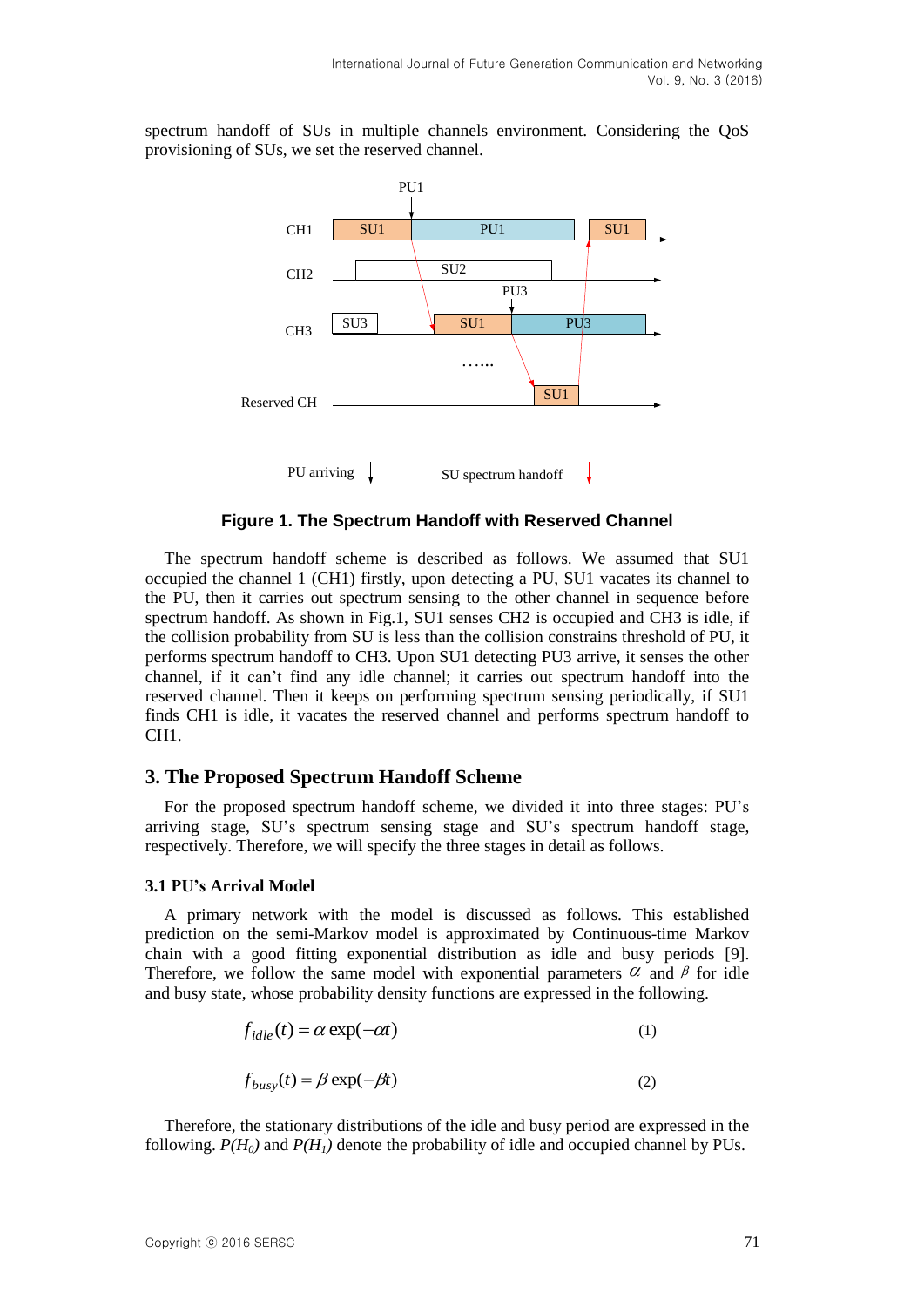$$
P(H_0) = \frac{\beta}{\alpha + \beta} \tag{3}
$$

$$
P(H_1) = \frac{\alpha}{\alpha + \beta} \tag{4}
$$

#### **3.2 SU's Spectrum Sensing**

In cognitive radio networks, SUs sense the spectrum of the PUs and opportunistically utilize any spectrum holes within the PU bands. While doing so, SUs are required not cause any undue interference to active PUs. [Consequently,](http://dict.youdao.com/search?q=consequently&keyfrom=E2Ctranslation) in order to avoid the collision to PUs, SUs need to sense the spectrum periodically to ensure the absences of PUs.

 $P_d$  and  $P_f$  are two important parameters for spectrum sensing, where  $P_d$  is the probability of detection and  $P_f$  is the probability of false alarm, respectively.  $P_d$  is the probability that SUs must accurately detect the presence of active PUs. The higher value of  $P_d$ , the better protection for PUs. According to one example set up in [10], the required probability of detection is above 90% for cognitive radio systems operating on VHF/UHF TV bands.  $P_f$  is the probability that SUs falsely detect the presence of PUs when in fact none of them is active. From the viewpoint of SUs, the lower the value of  $P_f$ , the higher the spectrum utilization.

Let Ts be the duration that each SU carries out spectrum sensing, when  $P_d$  and signal to noise ratio (SNR)  $\gamma$  are fixed, given a sensing algorithm,  $P_f$  is a non-increasing function of Ts [11].

We assumes that the primary signal is independent and identically distributed with zero mean; the noise at SU is circular symmetric complex Gaussian with zero mean; and the primary signal and noise are independent. Hence, based on energy detection algorithm, the probability of false alarm is calculated by:

$$
P_f(T_s) = \left(\sqrt{2\gamma + 1}Q^{-1}(P_d) + \sqrt{T_s f_s} \gamma\right)
$$
\n<sup>(5)</sup>

Where  $f_s$  is the channel sampling rate and  $Q(.)$  is the complementary distribution function of a standard Gaussian variable, i.e.,

$$
Q(x) = \frac{1}{\sqrt{2\pi}} \int_{x}^{\infty} e^{-t^2/2dt}
$$
 (6)

#### **3.3 SU's Spectrum Handoff**

In the following, we will present the spectrum handoff procedure. We assumed that the spectrum handoff scheme for the SUs is studied in multiple channels environment. Considering the interference avoiding to PUs and QoS provisioning of SUs, we set the interference probability threshold of PUs and reserved channel for SUs. The spectrum handoff scheme is described in detail as follows.

**Step 1:** SU occupies the CH1 which is idle and performs the spectrum sensing periodically.

**Step 2:** Upon detecting a PU's arriving, SU carries out spectrum sensing to the other channels in sequence.

**Step 3:** If interference probability is less than interference threshold of PU, it performs spectrum handoff to the idle channel.

**Step 4:** Upon SU detecting PU's arriving, it senses the other channels, if it can't find idle channel after spectrum sensing for all the channels, it carries out spectrum handoff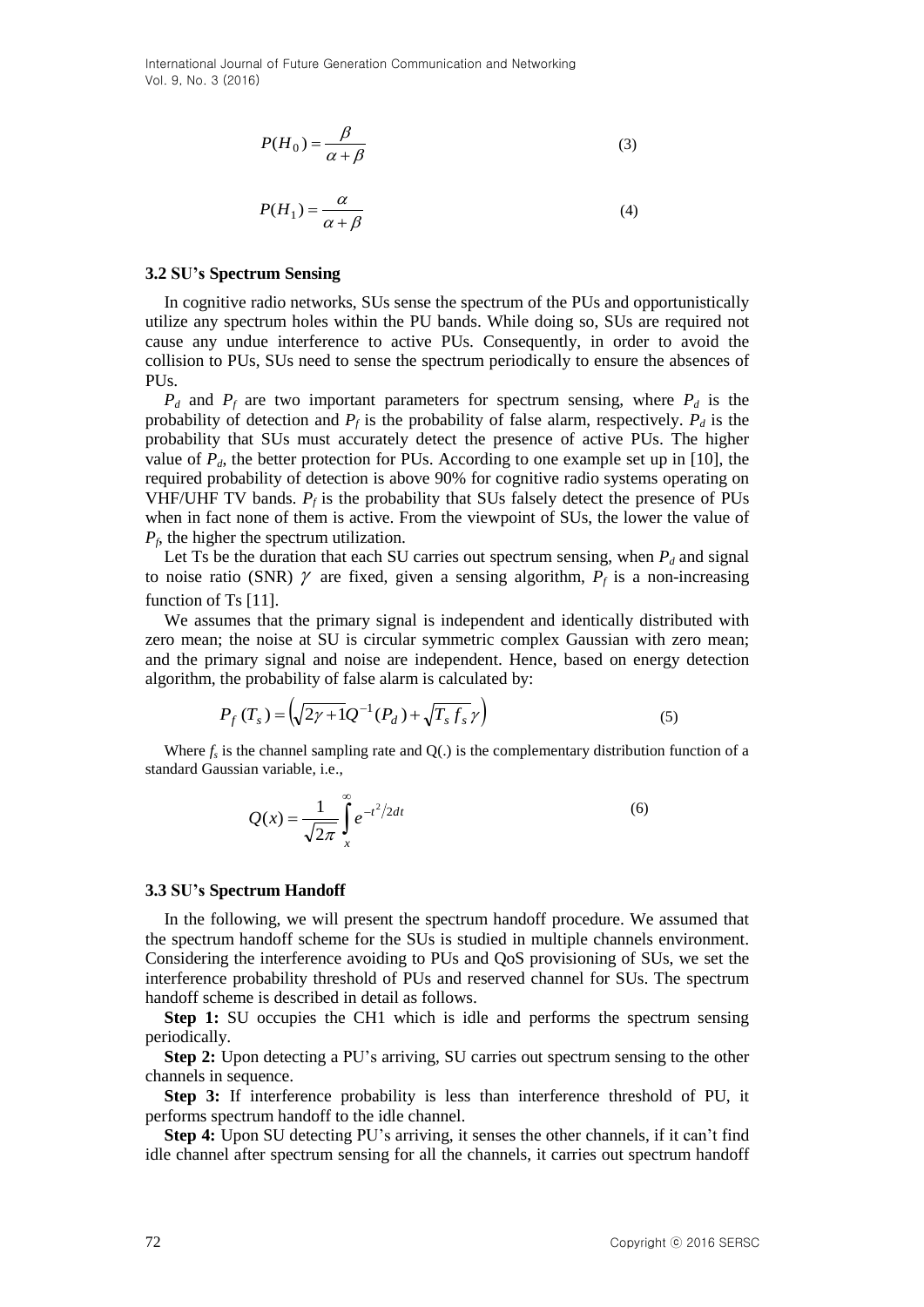into the reserved channel.

**Step 5:** Then SU performs spectrum sensing periodically, if SU finds CH1 is idle, it vacates the reserved channel and performs spectrum handoff to CH1.

## **4. Performance Optimization of Spectrum Handoff**

In this section, the spectrum handoff delay in the proposed scheme is presented and derived in detail. Finally, we present the problem optimization of spectrum handoff approach.

#### **4.1 Analysis of Handoff Delay**

In order to protect the PU from interference, SU vacates the channel upon a PU's appearance and performs the spectrum sensing. Here we consider the imperfect spectrum sensing impact on the spectrum handoff. On the one hand, the PU reclaims the channel in fact, and the SU detects the PU correctly; On the other hand, the SU detects the PU while the PU doesn't return to the channel in fact. Therefore, the probability that SU vacates the channel  $P_\nu$  is expressed as follows.

$$
P_v = P_d P(H_1) + P_f P(H_0)
$$
\n(7)

After SU vacates the channel, it performs the spectrum sensing to find the available channel. There are two cases for the spectrum handoff: on the one hand, there exists the available channel after spectrum sensing in sequence. On the other hand, there is no available channel. The probability of two cases mentioned above is denoted as follows,

$$
P_{available} = 1 - P(H_1)^N
$$
\n
$$
P_{no\_available} = P(H_1)^N
$$
\n(8)

where *N* is the number of channels.

The handoff delay is the key metric for the QoS provision of SU in spectrum handoff. In specific, handoff delay is defined as the duration from the instant of pausing data transmission until the instant of resuming the transmission of SU.

In the following, we will discuss the handoff delay based on two cases as follows.

#### **4.1.1. Case 1**

If there exists the available channel, that means SU could find the idle channel for its handoff after some times spectrum sensing. In special, if SU senses the CH2 is idle, the handoff delay is the consumed sensing time *Ts*. If SU senses the CH2 is busy and CH3 is idle, the handoff delay is the double sensing time 2*Ts*. Similarly, If SU senses the final CH is idle, the handoff delay is (*N*-1) *Ts*.

### **4.1.2. Case 2**

Once there is no available channel after spectrum sensing for all the channels, that means all the channels are in busy state, then the SU performs spectrum handoff to the reserved channel after *N* times sensing. Therefore, the handoff delay in this case is (*N*-1)*Ts*.

Therefore, once the SU detects the PU's arriving whether it is correct detection or false alarm, SU still needs to vacate the channel to the PU, and performs the spectrum sensing to the other channels. Based on two cases analysis of handoff mentioned above, the handoff delay is derived as follow in detail.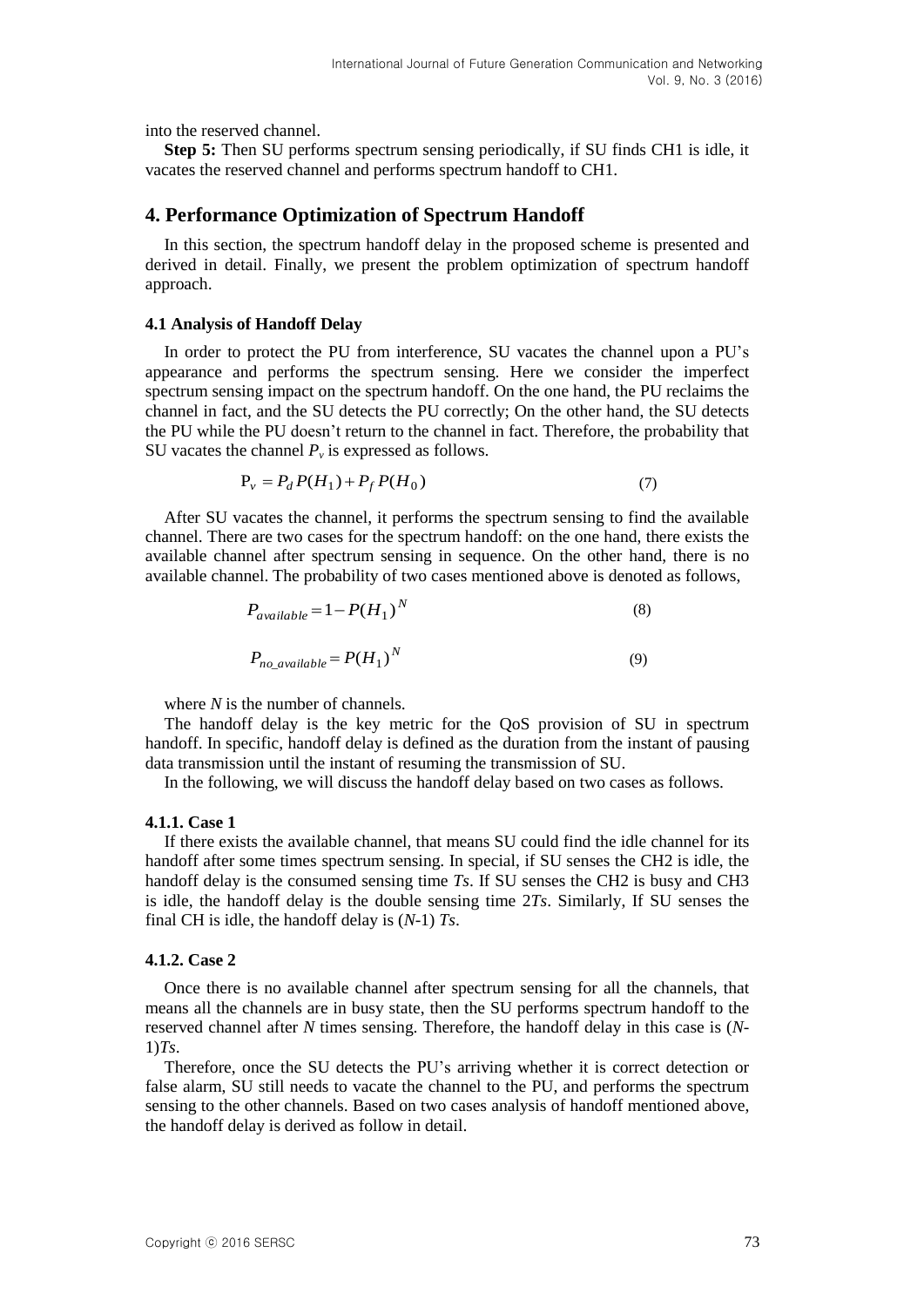$$
T_{\text{delay}} = P_v \cdot \{ P_{\text{available}} \cdot [P(H_0) \cdot Ts + P(H_1)P(H_0) \cdot 2Ts + ... + P(H_1)^{N-1}P(H_0) \cdot (N-1)Ts] + [P_{no\_available} \cdot (N-1)Ts] \}
$$
\n
$$
(10)
$$

Combining (7), (8) and (9), we have the handoff delay for N channels as follows:

$$
T_{\text{delay}} = [P_d P(H_1) + P_f P(H_0)]
$$
  
 
$$
\cdot \{ [1 - P(H_1)^N] \cdot [P(H_0) \cdot Ts + P(H_1)P(H_0) \cdot 2Ts + ... + P(H_1)^{N-1}P(H_0) \cdot (N-1)Ts] + [P(H_1)^N \cdot (N-1)Ts] \}
$$
 (11)

### **4.2 Problem Optimization of Proposed Spectrum Handoff**

The aim of spectrum handoff is to protect PUs avoiding the interference, and ensure that the QoS provisioning of SUs. Therefore, we investigate the spectrum handoff not only focus on spectrum handoff performance but also the interference to PUs and QoS provisioning of SUs.

We further assumed that  $P_d$  is equal to the required value  $P_d^*$ , Pf is no more than a maximum value  $P_f^*$ . The handoff delay optimization based on interference constrained is expressed as follows:

min E[T<sub>delay</sub>]  
s.t. P<sub>i</sub> 
$$
\leq
$$
  $P_d = P_d^*, P_f \leq P_f^*$  (12)

Where  $\zeta$  is the interference constraint for the PU.

Therefore, we will investigate the probability of interference to the PU due to imperfect spectrum sensing.

To give a good protection, it is required that the interference to PUs should be limited by a certain target value. When PU is active but SU cannot detect PU correctly, the probability of interference  $P_i$  is expressed by

$$
P_{i} = P(H_{1}) \cdot (1 - P_{d}) \cdot \frac{T_{P} - Ts}{T_{P}} = \frac{\alpha}{\alpha + \beta} \cdot (1 - P_{d}) \cdot \frac{T_{P} - Ts}{T_{P}}
$$
(13)

Where  $T_p$  is the sensing period. Note that  $P_i$  is a function of sensing time  $Ts$ . By substituting (11) and (13) into (12), we have the handoff delay as follows:

$$
\begin{aligned}\n\min \, \, T_{\text{delay}} &= [P_d P(H_1) + P_f P(H_0)] \\
&\cdot \{ [1 - P(H_1)^N] \cdot [P(H_0) \cdot Ts + P(H_1) P(H_0) \cdot 2Ts \\
&\quad + \dots + P(H_1)^{N-1} P(H_0) \cdot (N-1)Ts] + [P(H_1)^N \cdot (N-1)Ts] \} \\
\text{s.t.} \, \, P_i &= P(H_1) \cdot (1 - P_d) \cdot \frac{T_P - \tau}{T_P} < \zeta \\
&\quad P_d &= P_d^*, P_f \le P_f^*\n\end{aligned}\n\tag{14}
$$

### **5. Simulation Results and Analysis**

In this section, our major objective is to demonstrate the handoff delay under interference constraints in the proposed spectrum handoff scheme. We use MATLAB software to simulate a multiple channels scenario. The high-priority PUs can interrupt the transmission of low-priority SUs. Furthermore, we assume that all PUs and SUs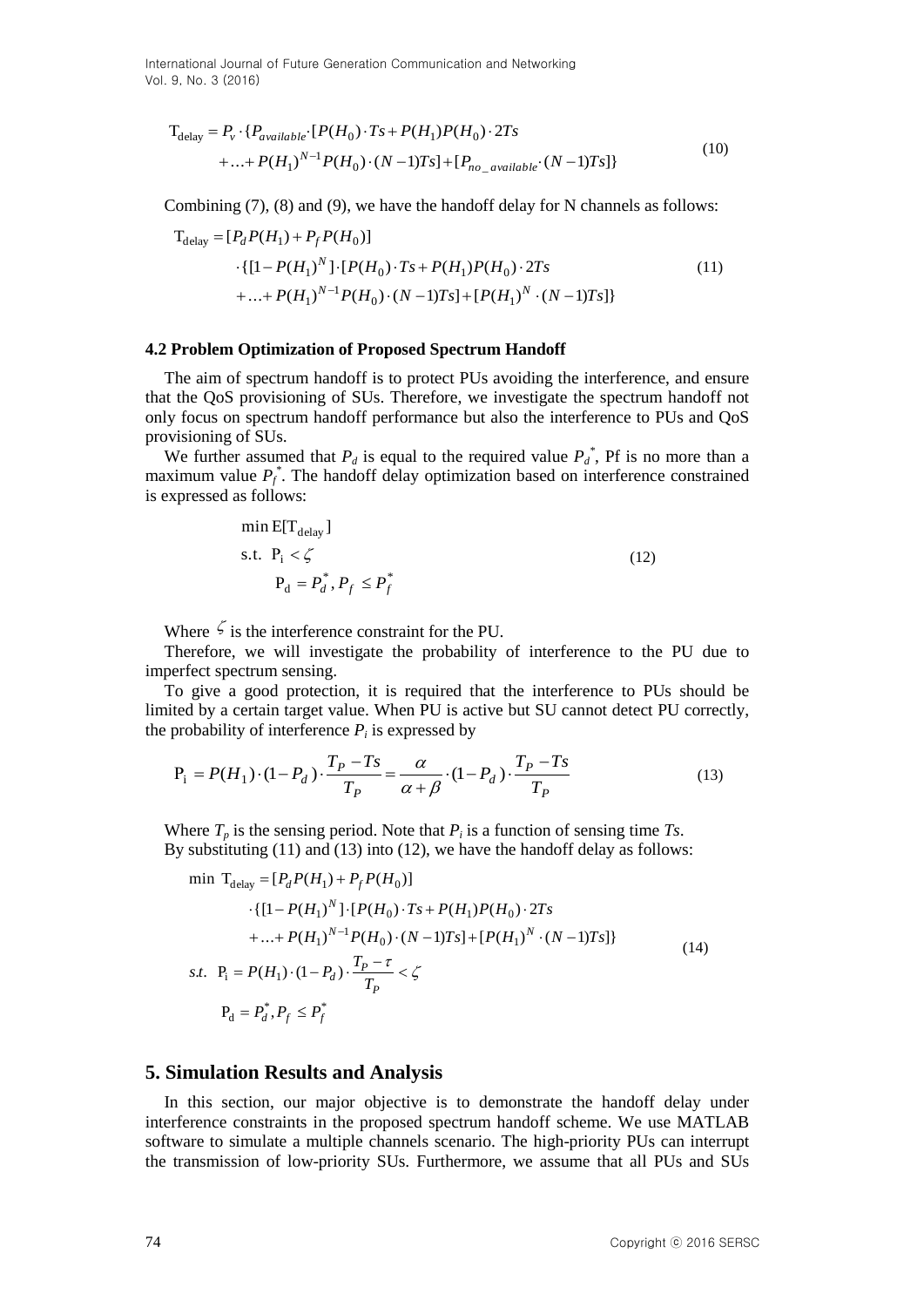have the exponentially distributed packet lengths in our simulations. If not specified, the parameters are chosen as follows:  $\overline{P_d}^* = 0.9$ ,  $P_f^* = 0.1$ ,  $T_p = 100$ ms,  $\gamma = -15$ dB,  $\zeta = 0.1$ .

To better illustrate the impact of PU's arrival time on the delay performance of proposed handoff scheme, we plot the average handoff delay versus *P(H0)* from 0.1 to 1 in Figure 2. As can be seen, when the PU is idle for more and more times, the probability of idle channel  $P(H_0)$  increases, the handoff delay decreases. That is because the SU has more chance to occupy the channel, the possibility of release and handoff channel decreases.



**Figure 2. The Relationship between Handoff Delay** *Tdelay* **and** *P(H0)* **for Different Sensing Time**

We study the impact of interference on the handoff delay as in Figure 3, where interference probability  $P_i$  increases from 0.02 to 0.08 for the case of N=5, N=10 and  $N=15$ , respectively. It is easy to find out the handoff delay increases with a larger interference probability. It can be explained that with larger interference probability, SUs could maintain its link on the channel with more chances before spectrum handoff. Therefore, we could set the lower interference constrains for the spectrum handoff scheme to protect the PUs.



**Figure 3. The Relationship between Handoff Delay** *Tdelay* **and Interference Probability** *Pi* **with Different Number of Channels**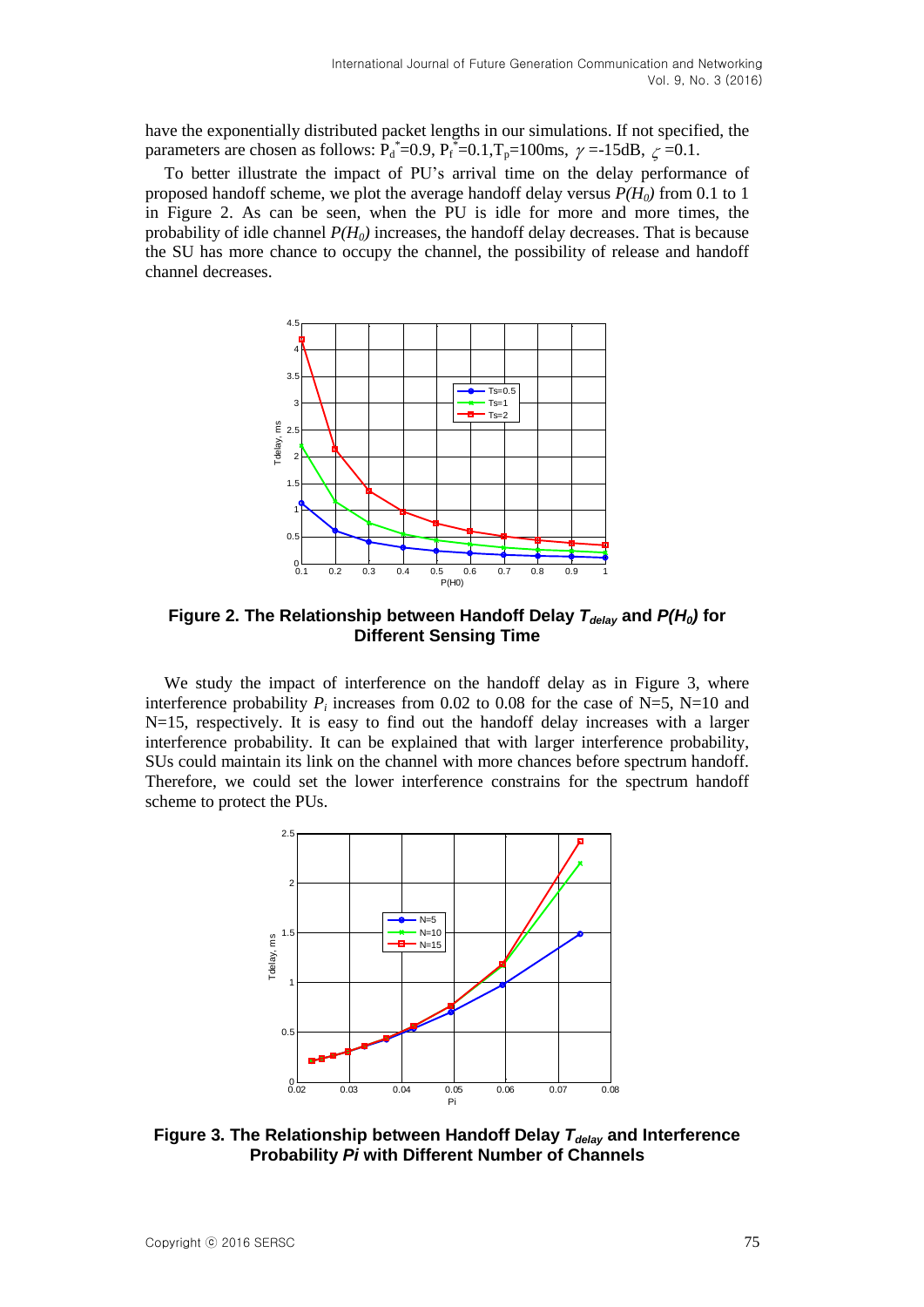Besides, we also interested in the impact of the number of channels N and sensing time *Ts* in the proposed spectrum handoff scheme. From Figure 4, we can infer that handoff delay increases with the increasing number of channels. That means the more the channels, the more chances for the SU's sensing, therefore, the more handoff delay.



**Figure 4. The Relationship between Handoff Delay** *Tdelay* **and the Number of Channels** *N* **with Different P(H0)**

Due to different spectrum sensing schemes, the sensing performance also impact the handoff delay. From Figure 5, we can see that the more sensing time, the larger handoff delay. That is because the SU performs the spectrum sensing to find the idle channel, the worse sensing performance, the more adverse effects on the spectrum handoff performance.



**Figure 5. The Relationship between Handoff Delay** *Tdelay* **and Sensing Time** *Ts* **with Different Interference Constraint**

## **6. Conclusion**

In this paper, we present a spectrum handoff approach under the interference constraints in a multiple channels scenario. Spectrum handoff procedure is thoroughly investigated and handoff delay is derived in detail. Simulation results show that the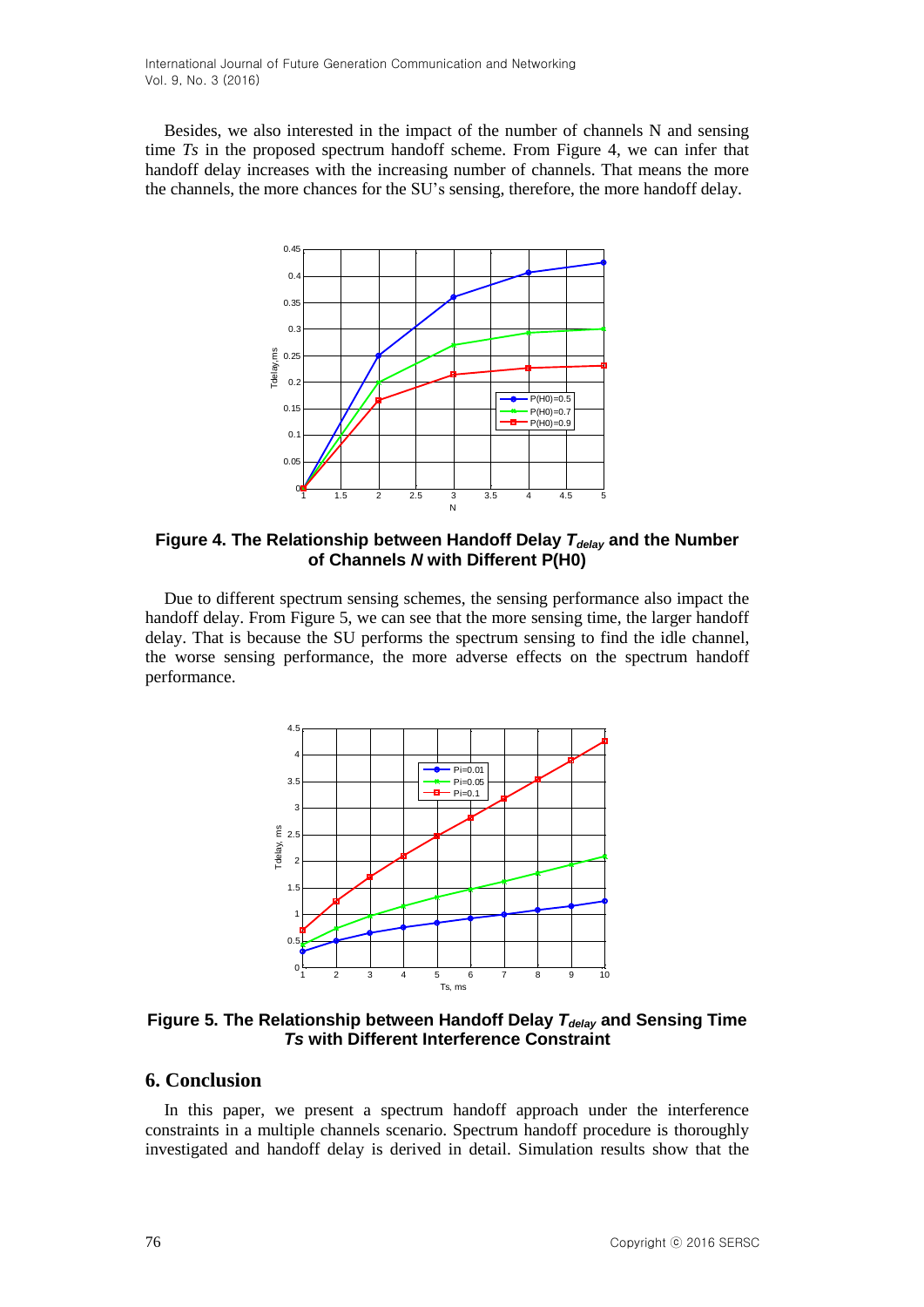proposed spectrum handoff scheme can not only protect the PUs, but also ensure the QoS provision of SUs in spectrum handoff scheme. Results indicate that the handoff delay is affected by factors, such as sensing time, the number of idle channel and the interference constrains and so on. Lower interference constrains can not only protect the PUS, but also can provide the lower handoff delay for SUs.

## **Acknowledgements**

This work was supported by Scientific Research Fund of Heilongjiang Provincial Education Department (No. 12541583).

# **References**

- [1] S. Haykin, "Cognitive radio: brain-empowered wireless communications", IEEE Journal on Selected Areas in Communications, vol. 23, no. 2, **(2005)**, pp. 201-220.
- [2] Y. [Song](http://ieeexplore.ieee.org/search/searchresult.jsp?searchWithin=p_Authors:.QT.Yi%20Song.QT.&searchWithin=p_Author_Ids:38262690600&newsearch=true) and X. [Jiang,](http://ieeexplore.ieee.org/search/searchresult.jsp?searchWithin=p_Authors:.QT.Jiang%20Xie.QT.&searchWithin=p_Author_Ids:38266704300&newsearch=true) "ProSpect: A Proactive Spectrum Handoff [Framework](http://ieeexplore.ieee.org/xpl/articleDetails.jsp?tp=&arnumber=6202813&queryText%3Dspectrum+handoff) for Cognitive Radio Ad Hoc [Networks](http://ieeexplore.ieee.org/xpl/articleDetails.jsp?tp=&arnumber=6202813&queryText%3Dspectrum+handoff) without Common Control Channel", IEEE [Transactions](http://ieeexplore.ieee.org/xpl/RecentIssue.jsp?punumber=7755) on Mobile Computing, vol. 11, no. 7, **(2012)**, pp. 1127-1139.
- [3] S. D. [Nguyen,](http://ieeexplore.ieee.org/search/searchresult.jsp?searchWithin=p_Authors:.QT.Son%20Duc%20Nguyen.QT.&newsearch=true) T. L. [Pham](http://ieeexplore.ieee.org/search/searchresult.jsp?searchWithin=p_Authors:.QT.Tung-Linh%20Pham.QT.&newsearch=true) and D. S. [Kim,](http://ieeexplore.ieee.org/search/searchresult.jsp?searchWithin=p_Authors:.QT.Dong-Seong%20Kim.QT.&newsearch=true) ["Dynamic](http://ieeexplore.ieee.org/xpl/articleDetails.jsp?tp=&arnumber=6622864&ranges%3D2012_2015_p_Publication_Year%26queryText%3Dspectrum+handoff) spectrum handoff for industrial cognitive wireless sensor [networks"](http://ieeexplore.ieee.org/xpl/articleDetails.jsp?tp=&arnumber=6622864&ranges%3D2012_2015_p_Publication_Year%26queryText%3Dspectrum+handoff), Proceedings of the 11th IEEE [International](http://ieeexplore.ieee.org/xpl/mostRecentIssue.jsp?punumber=6599026) Conference on Industrial Informatics (INDIN), **(2013)**, pp. 92-97, Bochum, Germany.
- [4] E. [Trigui,](http://ieeexplore.ieee.org/search/searchresult.jsp?searchWithin=p_Authors:.QT.Trigui,%20E..QT.&newsearch=true) M. [Esseghir](http://ieeexplore.ieee.org/search/searchresult.jsp?searchWithin=p_Authors:.QT.Esseghir,%20M..QT.&newsearch=true) and L. M. [Boulahia,](http://ieeexplore.ieee.org/search/searchresult.jsp?searchWithin=p_Authors:.QT.Boulahia,%20L.M..QT.&newsearch=true) ["Spectrum](http://ieeexplore.ieee.org/xpl/articleDetails.jsp?tp=&arnumber=6673440&ranges%3D2012_2015_p_Publication_Year%26queryText%3Dspectrum+handoff) handoff algorithm for mobile cognitive radio users based on agents' [negotiation](http://ieeexplore.ieee.org/xpl/articleDetails.jsp?tp=&arnumber=6673440&ranges%3D2012_2015_p_Publication_Year%26queryText%3Dspectrum+handoff)[", Proceedings](http://ieeexplore.ieee.org/xpl/mostRecentIssue.jsp?punumber=6661476) of IEEE 9th International Conference on Wireless and Mobile Computing, Networking and Communications (WiMob), **(2013)**, October 7-9, Lyon, pp. 750 - 756.
- [5] A. [Bicen,](http://ieeexplore.ieee.org/search/searchresult.jsp?searchWithin=p_Authors:.QT.Bicen,%20A..QT.&newsearch=true) E. [Pehlivanoglu](http://ieeexplore.ieee.org/search/searchresult.jsp?searchWithin=p_Authors:.QT.Pehlivanoglu,%20E..QT.&newsearch=true) and S. [Galmes,](http://ieeexplore.ieee.org/search/searchresult.jsp?searchWithin=p_Authors:.QT.Galmes,%20S..QT.&newsearch=true) ["Dedicated](http://ieeexplore.ieee.org/xpl/articleDetails.jsp?tp=&arnumber=6542782&ranges%3D2012_2015_p_Publication_Year%26queryText%3Dspectrum+handoff) Radio Utilization for Spectrum Handoff and [Efficiency](http://ieeexplore.ieee.org/xpl/articleDetails.jsp?tp=&arnumber=6542782&ranges%3D2012_2015_p_Publication_Year%26queryText%3Dspectrum+handoff) in Cognitive Radio Networks", IEEE Transactions on Wireless [Communications,](http://ieeexplore.ieee.org/xpl/RecentIssue.jsp?punumber=7693) vol. PP no. 99, **(2013)**, pp. 1-9.
- [6] [W. Chengyu,](http://ieeexplore.ieee.org/search/searchresult.jsp?searchWithin=p_Authors:.QT.Wu%20Chengyu.QT.&newsearch=true) [H. Chen](http://ieeexplore.ieee.org/search/searchresult.jsp?searchWithin=p_Authors:.QT.He%20Chen.QT.&newsearch=true) and [J. Lingge,](http://ieeexplore.ieee.org/search/searchresult.jsp?searchWithin=p_Authors:.QT.Jiang%20Lingge.QT.&newsearch=true)" Spectrum handoff scheme based on [recommended](http://ieeexplore.ieee.org/xpl/articleDetails.jsp?tp=&arnumber=6633741&ranges%3D2012_2015_p_Publication_Year%26queryText%3Dspectrum+handoff) channel sensing [sequence.](http://ieeexplore.ieee.org/xpl/articleDetails.jsp?tp=&arnumber=6633741&ranges%3D2012_2015_p_Publication_Year%26queryText%3Dspectrum+handoff)China [Communications"](http://ieeexplore.ieee.org/xpl/RecentIssue.jsp?punumber=6245522), vol. 10, no. 8, **(2013)**, pp. 18-26.
- [7] [C.W. Wang](http://ieeexplore.ieee.org/search/searchresult.jsp?searchWithin=p_Authors:.QT.Chung-Wei%20Wang.QT.&searchWithin=p_Author_Ids:37405905200&newsearch=true) an[d L.C. Wang,](http://ieeexplore.ieee.org/search/searchresult.jsp?searchWithin=p_Authors:.QT.Li-Chun%20Wang.QT.&searchWithin=p_Author_Ids:37280758200&newsearch=true) "Analysis of Reactive Spectrum Handoff in Cognitive Radio [Networks"](http://ieeexplore.ieee.org/xpl/articleDetails.jsp?tp=&arnumber=6331691&ranges%3D2012_2015_p_Publication_Year%26queryText%3Dspectrum+handoff), IEEE Journal on Selected Areas in Communications, vol.30, no. 10, **(2012)**, pp. 2016-2028.
- [8] P.S., M.W. [Rocha](http://ieeexplore.ieee.org/search/searchresult.jsp?searchWithin=p_Authors:.QT.Rocha%20da%20Silva,%20M.W..QT.&searchWithin=p_Author_Ids:37854290000&newsearch=true) da Silva and J.F. de [Rezende,](http://ieeexplore.ieee.org/search/searchresult.jsp?searchWithin=p_Authors:.QT.de%20Rezende,%20J.F..QT.&searchWithin=p_Author_Ids:37327051000&newsearch=true) "Detection error aware spectrum handoff [mechanism](http://ieeexplore.ieee.org/xpl/articleDetails.jsp?tp=&arnumber=6333713&ranges%3D2012_2015_p_Publication_Year%26queryText%3Dspectrum+handoff) for [cognitive](http://ieeexplore.ieee.org/xpl/articleDetails.jsp?tp=&arnumber=6333713&ranges%3D2012_2015_p_Publication_Year%26queryText%3Dspectrum+handoff) radios", Proceedings of 7th International ICST Conference on [Cognitive](http://ieeexplore.ieee.org/xpl/mostRecentIssue.jsp?punumber=6311538) Radio Oriented Wireless Networks and Communications [\(CROWNCOM\),](http://ieeexplore.ieee.org/xpl/mostRecentIssue.jsp?punumber=6311538) **(2012)**, pp. 48-53, [Stockholm,](http://www.ourglocal.com/?c=28%2C1%2Cse%2CStockholm) [Sweden.](http://www.ourglocal.com/?c=15%2Cse)
- [9] S. Geirhofer, L. Tong and B. Sadler, "Cognitive Medium Access: Constraining Interference Based On Experimental Models", IEEE Journal on Selected Areas in Communications, vol. 26, no. 1, **(2008)**, pp. 1-10.
- [10] IEEE 802.22 Wireless RAN. Functional requirements for the 802-22WRAN standard, IEEE 802.22- 05/0007r46", **(2005)**.
- [11] Sahai and D. Cabric, "Spectrum sensing: fundamental limits and practical challenges", Proceedings of IEEE International Symposium on New Frontiers in Dynamic Spectrum Access Networks (DySPAN), **(2005)**, Baltimore, MD.

# **Authors**



**Hong Du**, She was born in Heilongjiang Province, China, in 1982. She received the B.S. degree from the Northeast Petroleum University, Daqing, in 2006 and the M.S. degree from the Northeast Petroleum University, Daqing, in 2009, both in communication engineering. She received the Ph.D. degree from Beijing University of Posts and Telecommunications (BUPT), Beijing, in 2012. She is currently working in Heilongjiang Bayi Agriculture University. Her research interests include cognitive radio and internet of things.